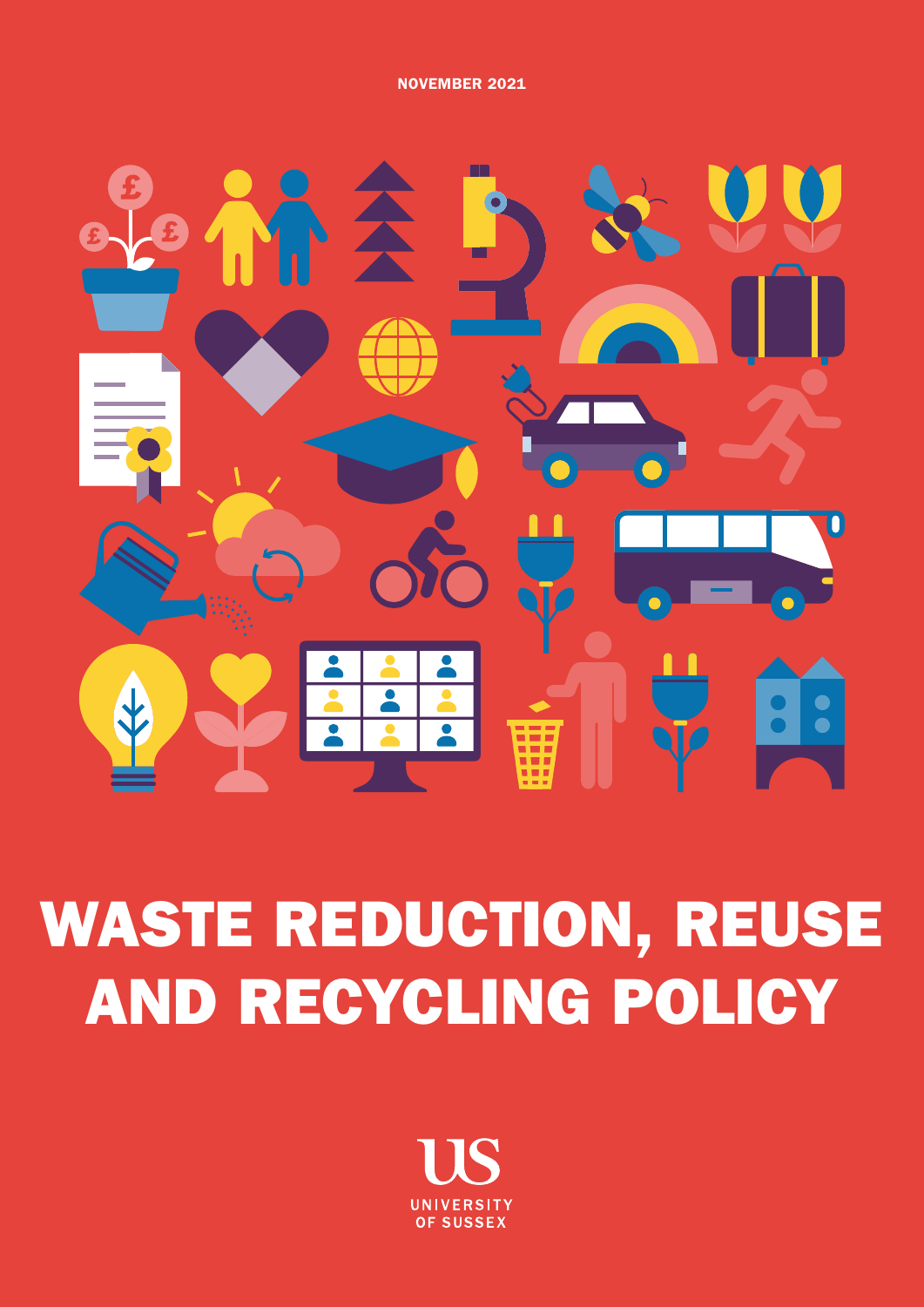# WASTE REDUCTION, REUSE AND RECYCLING POLICY

This is the official University of Sussex policy on waste reduction, reuse and recycling. It replaces previous policy documents on this topic.

### PURPOSE

This policy document is designed to provide further guidance and guiding principles on waste reduction, reuse and recycling to enable us to realise our strategic commitments around waste as set out in **Sustainable [Sussex](https://www.sussex.ac.uk/webteam/gateway/file.php?name=4904-sustainability-strategy-final-30june-2nd.pdf&site=271)**, the University of Sussex Sustainability Strategy and [Action Plan](https://www.sussex.ac.uk/webteam/gateway/file.php?name=4904-sustainability-strategy-action-plan1st.pdf&site=271).

Ultimately, it is intended to help us to realise our vision of being one of the most sustainable universities in the world by encouraging responsible consumption and production in relation to waste and the promotion of the circular economy<sup>1</sup>. The goal of which is to help reduce climate change, pollution and the loss of both aquatic and land related biodiversity.

## OBJECTIVES

- I. To meet our goal of reducing the volume of waste produced per student by 10% by 2025.
- II. To achieve our target of recycling 50% of our waste by 2025, including a: a) 55% sub target of residential waste b) 70% sub target of non-residential waste.
- III. To improve our monitoring and measurement of waste management – enabling us to set a target for all waste streams by August 2022.
- IV. To promote adherence to the waste hierarchy and to embed these principles throughout the University campus through a programme of education, engagement and culture change.
- V. To improve waste signage and facilities.
- VI. To minimise the use of single-use plastics and disposable items.
- VII. To encourage our partners and supply chain to adhere to the principles set out within this policy – ensuring appropriate recycling targets and innovation are included within all waste contract tenders by December 2022.



<sup>1</sup> The term circular economy appeared for the first time in 1988 in *The Economics of Natural Resources* and describes an economic system of closed loops in which raw materials, components and products lose their value as little as possible, renewable energy sources are used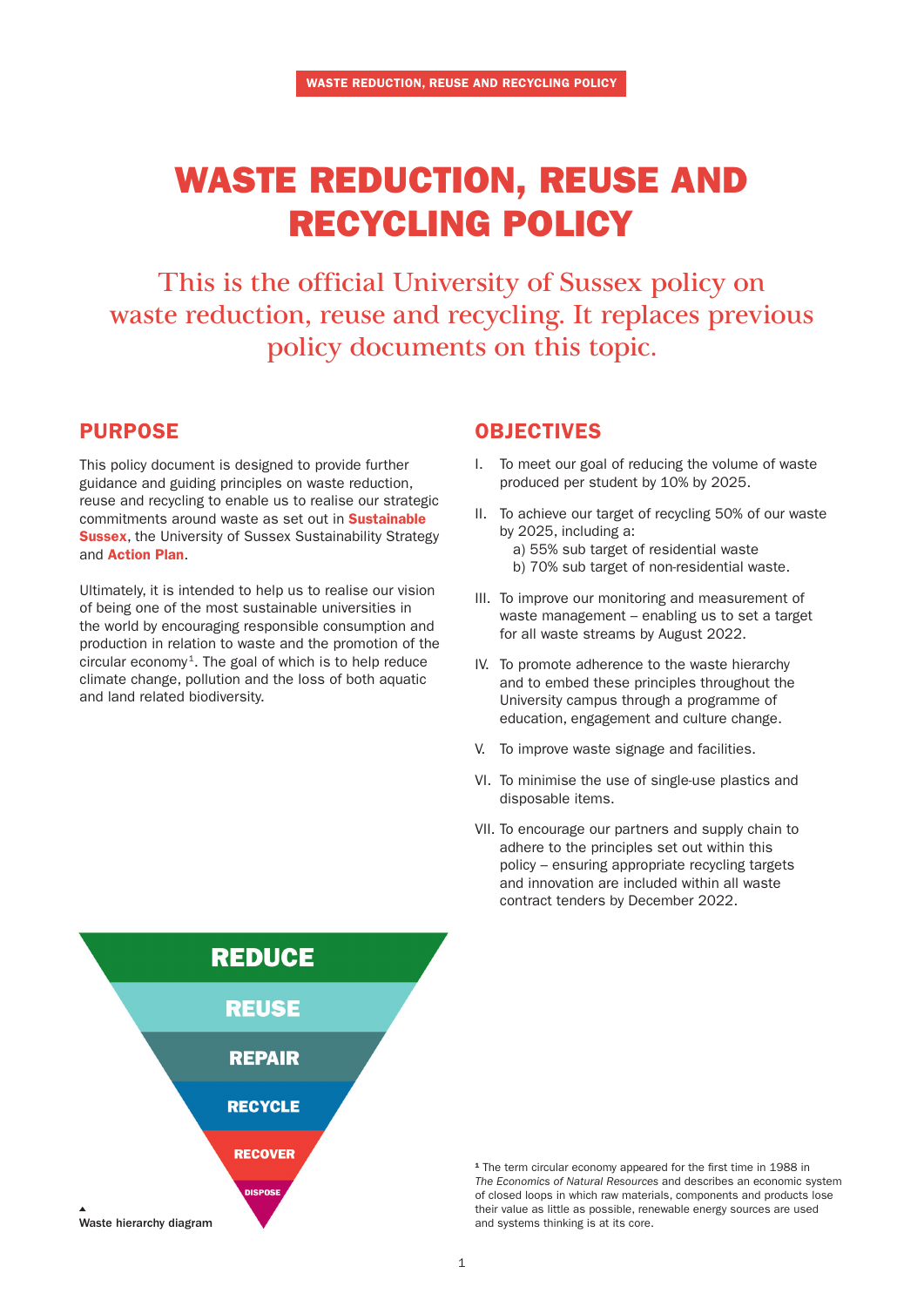## GUIDING PRINCIPLES

#### 1. WASTE HIERARCHY LED:

We, as an institution, support the use of the waste hierarchy to guide waste management decisions and education. We will always try to prioritise waste reduction, over reuse, over repair and over recycling, with waste recovery and disposal only used as last resort options.

- Reduce we will reduce the volume of waste produced by:
	- a) reducing the number of disposable items that we procure (including single-use plastics)
	- b) preventing surplus food becoming waste, through redistribution to the local community
	- c) educating staff, students and the wider community on the merits of the circular economy and how they can be more sustainable in their daily lives.
- Reuse we will support the collection of items for charity and redistribution amongst both our campus community and the wider community – for example, through our British Heart Foundation charity collection points and the supporting of sustainable fashion thrift fairs.
- **Repair** we will encourage the repair and upgrading of assets rather than their replacement, where this is the most cost-effective way to reduce greenhouse gas emissions and embodied carbon from a full life cycle analysis perspective.
- Recycle we will provide first-class recycling facilities and education to meet our target of recycling 50% of waste by 2025. We will minimise recycling contamination and maximise engagement and innovation in this area. This includes deploying a network of waste champions to help collect and sort recycling (including food waste) and to take part in regular waste audits and compositional analysis sessions with us.
- Recovery we will continue to meet our obligation of sending zero general waste to landfill. Instead, all general waste that cannot be recycled will be converted to energy via an energy recovery facility or the use of anaerobic or aerobic digestors.
- Disposal in very specific circumstances we may need to dispose of certain types of hazardous waste, such as radioactive materials, in a secure manner that protects the environment, including aquatic ecosystems. These materials are covered by our separate **[Hazardous Waste Policy](https://www.sussex.ac.uk/webteam/gateway/file.php?name=hs-p021-hazardous-waste-policy.pdf&site=332)** and **Ionising**  [Radiation Safety Policy](https://www.sussex.ac.uk/webteam/gateway/file.php?name=hs-p010-radiation-policy-2018.pdf&site=332).

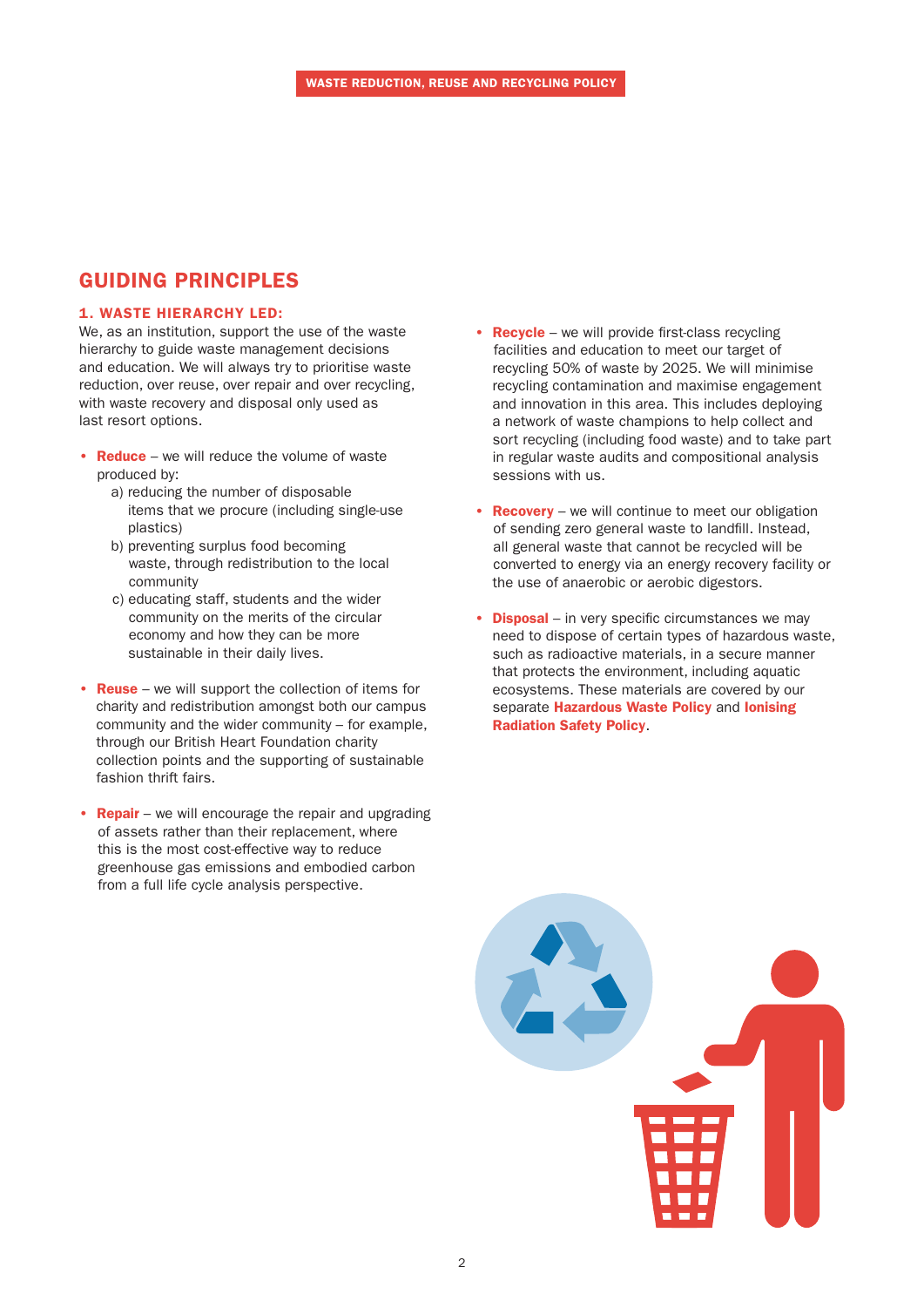#### 2. TARGET CENTRED:

We, as an institution, will set annual recycling and reuse sub-targets, by waste stream, for the following types of waste from August 2022 onwards as we work towards our goal of recycling 50% of our waste by 2025:

- a) non-residential
- b) residential
- c) dry mixed recycling
- d) glass
- e) food and compostable
- f) tetra packs
- g) mattresses
- h) paint/oil/hazardous/technical
- i) pallets
- j) batteries
- k) lamps
- l) WEEE (certain types of waste electrical and electronic equipment)
- m) metal
- n) green
- o) wood and bulky.

#### 3. EVIDENCE DRIVEN:

The University will make factual, evidence-based decisions using the best performance data possible. This will include but not be limited to:

- a) conducting annual waste audits informed by termly compositional analysis to better understand our waste streams and levels of contamination
- b) holding annual lessons learned sessions with everyone involved in the waste management process
- c) ensuring clear contractual reporting requirements on each waste stream (by weight produced, percentage recycled, recovered and/or sent to landfill).



#### 4. FACILITY FOCUSED:

We will have the right equipment, storage, signage and facilities to maximise waste reduction, reuse and recycling. This should include but not be limited to:

- a) modern, consistently signed dry mixed recycling, glass and compostable external waste bins around campus to support the target of 70% recycled waste from non-residential buildings by 2025
- b) provision of food waste recycling facilities in residential kitchens and non-residential buildings when requested by our network of food caddy captains and waste champions
- c) provision of appropriate levels of specialist reuse and recycling facilities in other key clearly mapped out locations e.g. Tetrapak receptacles, oil, batteries etc
- d) adequate mattress and furniture storage facilities to support up to 90% recycling in this area
- e) effective clear signage and information on how to use these facilities
- f) appropriate waste separation and storage equipment ahead of removal from campus.

#### 5. INNOVATIVE:

We strive to be at the forefront of waste innovation. We will do this through some of the following:

- a) researching best practice around waste management and reduction – including storage for increasing material recovery and policy surrounding project waste
- b) enshrining innovation requirements into tendering process and contract management agreements to encourage innovation within our supply chain
- c) promoting innovation in the space of reduce, reuse and recycle within our student innovation competitions/grand challenges and wider research projects, methods and lab practices – including use of artificial intelligence to improve sorting
- d) producing business cases for waste reduction, reuse and recycling innovations and trials as and when appropriate.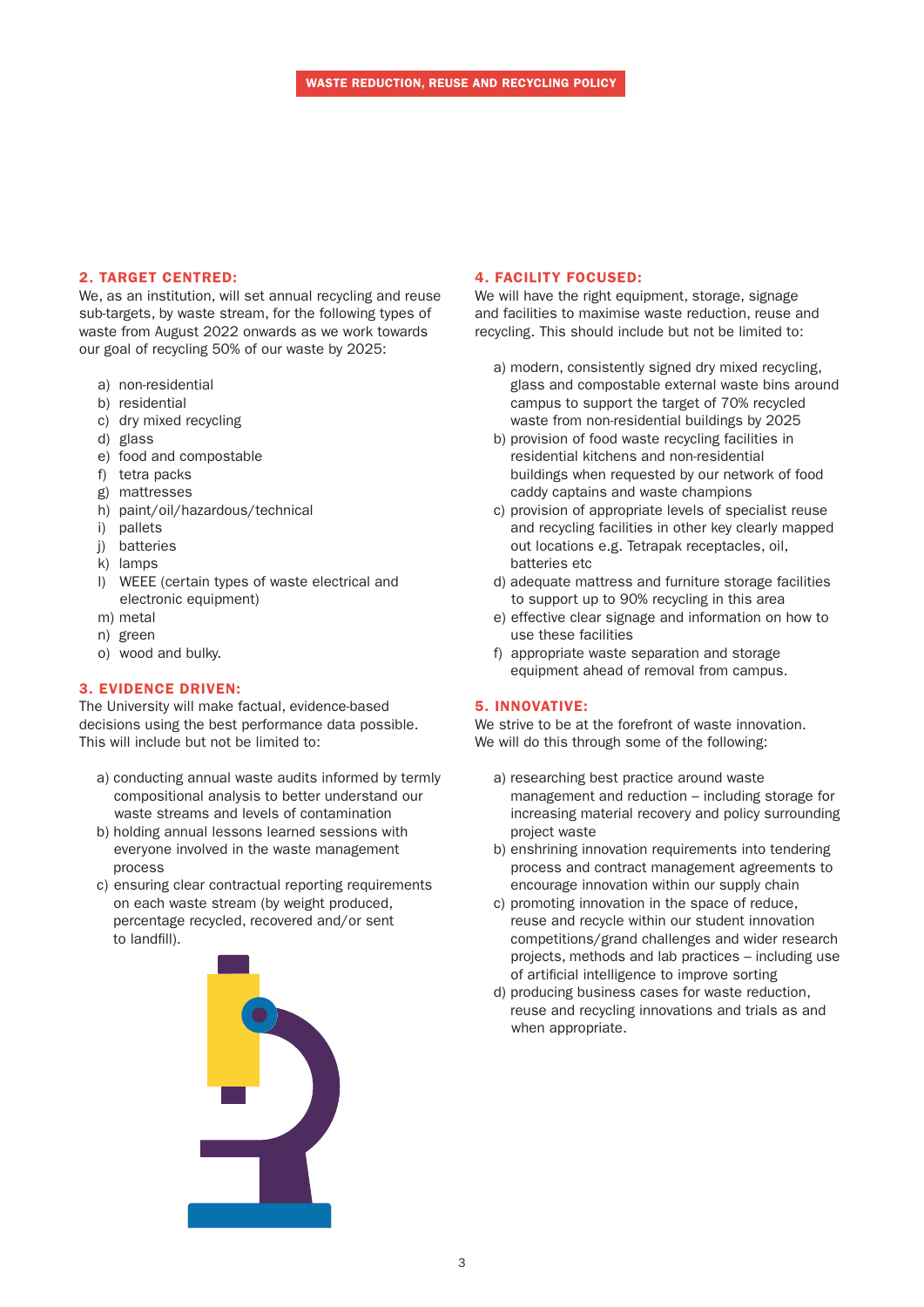#### 6. EXTENDED TO THE SUPPLY CHAIN:

We will ensure that our values and priorities surrounding waste reduction, reuse and recycling are shared by our partners in a number of ways, which includes:

- a) asking our suppliers questions about waste and recycling in our tender processes as standard, as guided by our [Sustainable Procurement Principles](https://www.sussex.ac.uk/webteam/gateway/file.php?name=4932-sustainability-procurement-principles-2nd.pdf&site=271)  [Framework](https://www.sussex.ac.uk/webteam/gateway/file.php?name=4932-sustainability-procurement-principles-2nd.pdf&site=271)
- b) embedding targets and KPIs in our waste contracts from December 2022 when they are up for renewal – rationalising school contracts and increasing innovation wherever possible
- c) improving supply chain reporting including from our estates and facilities management provider
- d) encouraging our contractors to sign up to our policy and pledge to minimise plastic waste as listed in Annex A below.

#### 7. EVERYONE ENGAGED:

Practising waste reduction, reuse and recycling is something that we need to do together as a collective body involving all of our staff and students. We will engage as many people on campus as possible in realising our policy in the following ways:

- a) recruiting a network of waste champions to help support and promote recycling and to take part in waste audits and compositional analysis
- b) running local competitions on who can recycle the most with the least contamination
- c) educating staff and students on reduction, reuse and recycling through Welcome Week events, staff inductions and sustainability webinars and road shows
- d) engaging students in competitions to design better recycling information
- e) encouraging volunteering in the wider community around waste – this includes promoting beach, river and hill cleans in conjunction with the charity [Surfers Against Sewage](https://www.sas.org.uk/).

#### **Exclusions**

*Please note that this policy document does not include project waste, which will be the subject of a separate policy document by December 2022.*